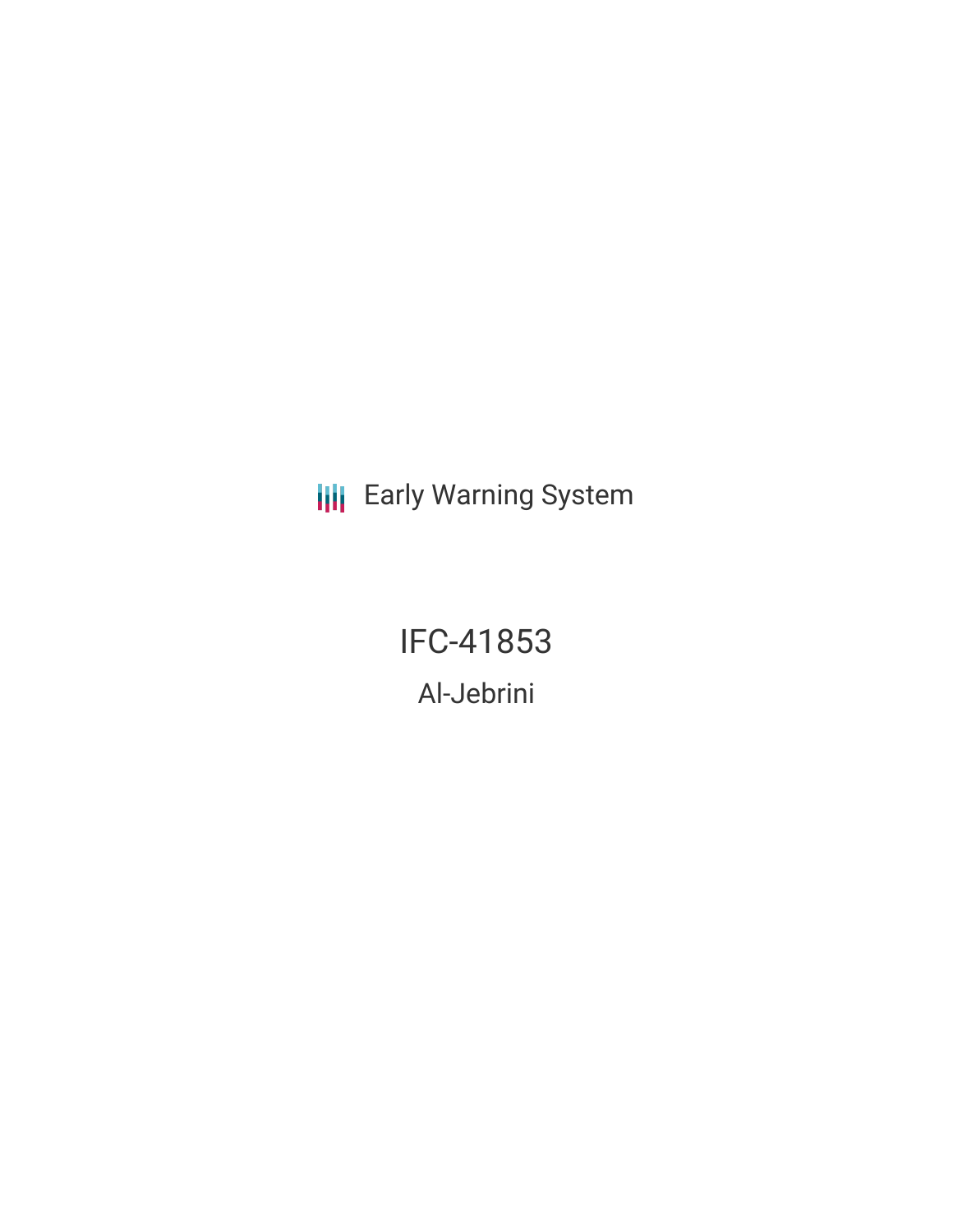# **Quick Facts**

| <b>Countries</b>               | Palestine, West Bank, Gaza                   |
|--------------------------------|----------------------------------------------|
| <b>Specific Location</b>       | Al-Dahrya                                    |
| <b>Financial Institutions</b>  | International Finance Corporation (IFC)      |
| <b>Status</b>                  | Approved                                     |
| <b>Bank Risk Rating</b>        | B                                            |
| <b>Voting Date</b>             | 2019-12-18                                   |
| <b>Borrower</b>                | AL-JEBRINI DAIRY AND FOOD INDUSTRIES COMPANY |
| <b>Sectors</b>                 | Agriculture and Forestry                     |
| <b>Investment Type(s)</b>      | Loan                                         |
| <b>Investment Amount (USD)</b> | $$9.56$ million                              |
| <b>Project Cost (USD)</b>      | $$21.23$ million                             |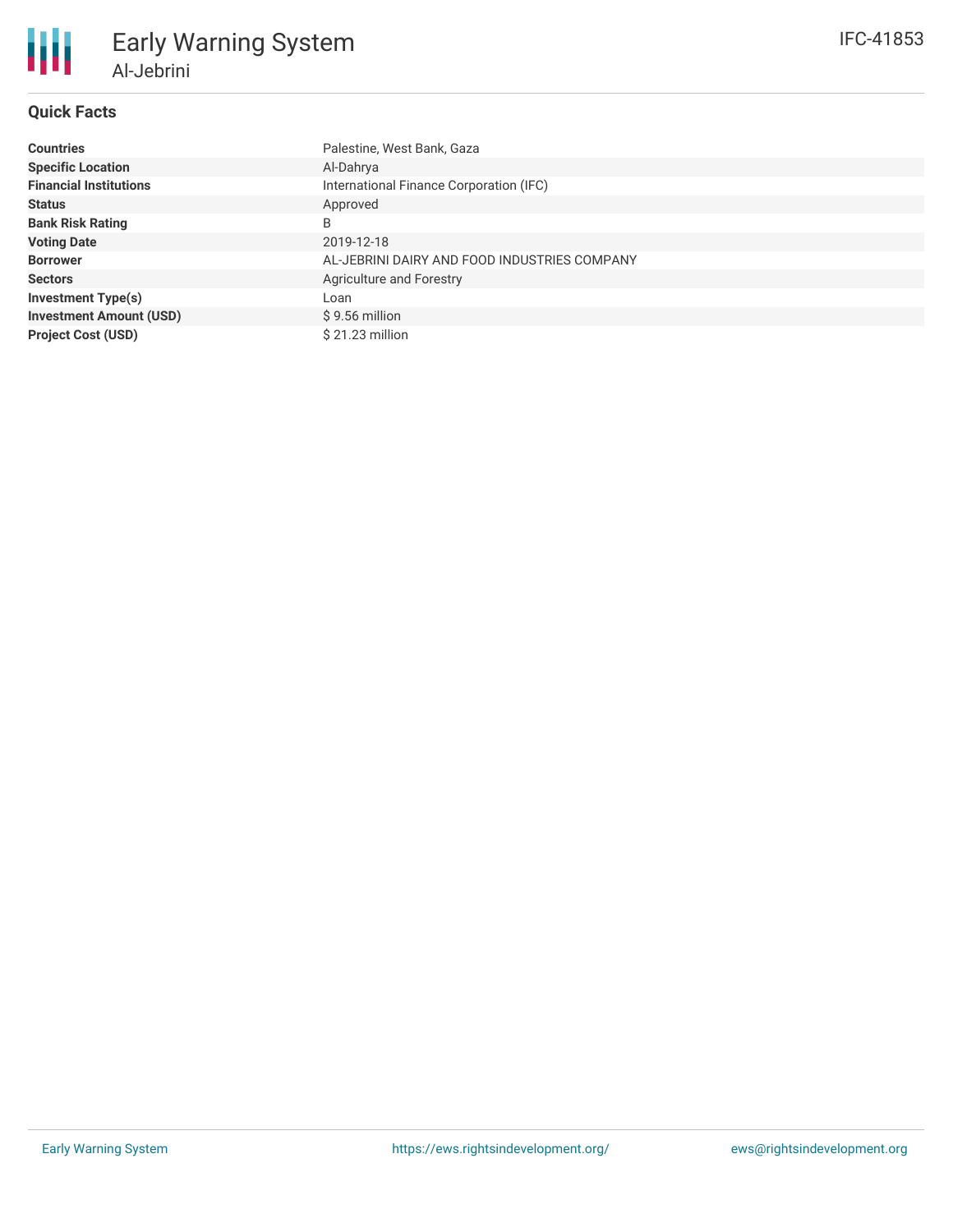

### **Project Description**

According to bank documents, through the proposed investment, IFC will support the Company's expansion plan consisting of:

- a. expanding its salad production capacity by establishing a new factory in Al-Dahrya;
- b. constructing warehouses and distribution centers in Ramallah, Nablus and Gaza; and
- c. increasing the capacity of the Company's biogas facility in Al-Dahrya.

The Project's salad production facility will be located in Al-Dahrya, a suburban area which is approximately 25km to the south of the City of Hebron in West Bank. The salad production facility will be established on a greenfield site with a total land area of approximately 15,000 sqm. The site was purchased by the Company in 2018. The Project's distribution centers will be located in Ramallah, Nablus and Gaza.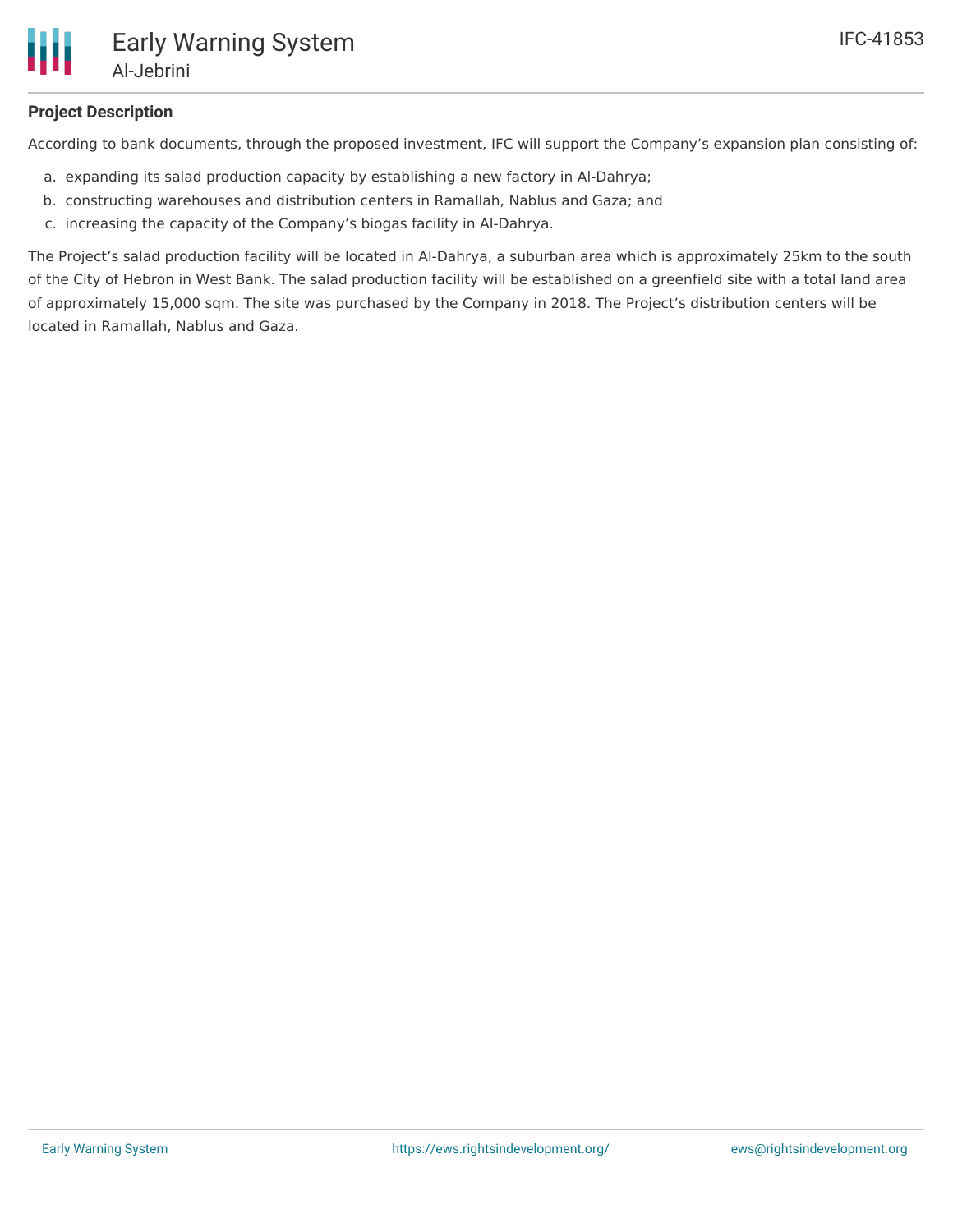#### **Investment Description**

• International Finance Corporation (IFC)

The total cost of the Project is estimated at about EUR 19.1 million. The proposed IFC investment is an EUR 8.6 million A loan for IFC's own account.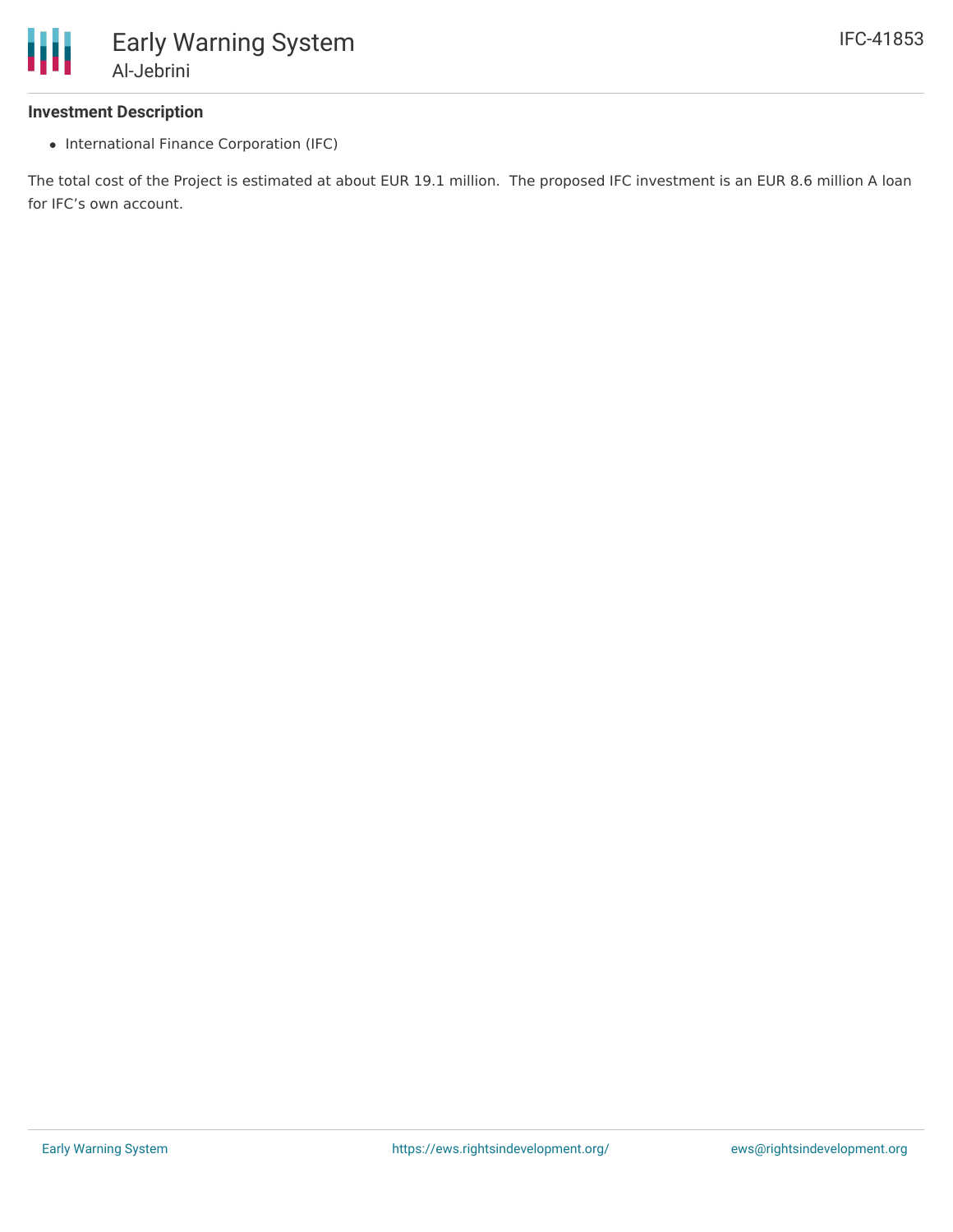

## **Private Actors Description**

Established in 2003 and headquartered in the City of Hebron, West Bank, Al-Jebrini Company for Dairy and Food Industry and its subsidiaries and affiliated companies is one of the largest dairy companies in West Bank and Gaza. The Company produces and distributes a wide range of staple and value add products including yogurt, milk, juice, salads and dips such as hummus, cheese and pudding.

Al-Jebrini is fully owned by three family members (namely, Jihad Jibreini, Ziad Jebrini and Hisham Jebrini), each of whom takes a 33.3% stake, respectively. Its affiliate, Mediterranean Industrial Food Company, is also partially owned by Hussam Jebrini with a 25% stake.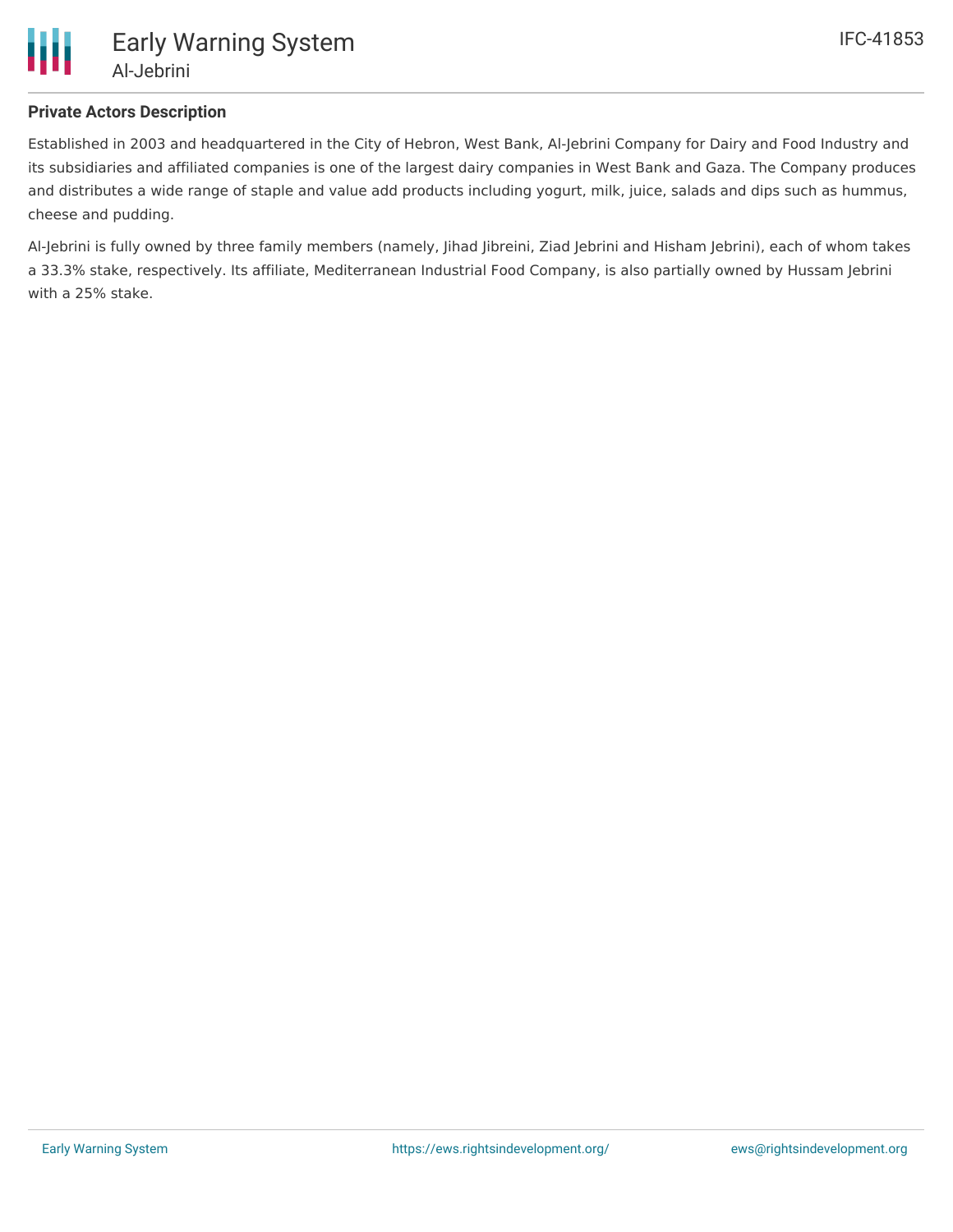

Early Warning System Al-Jebrini

### **Contact Information**

Al-Jebrini Company for Dairy and Food Industry Husam Jebrini Executive and Financial Manager +970-2-2259612 husam@al-jebrini.com P.O. Box 640, 90100 Hebron, West Bank <https://al-jebrini.com/en>

### **ACCOUNTABILITY MECHANISM OF IFC**

The Compliance Advisor Ombudsman (CAO) is the independent complaint mechanism and fact-finding body for people who believe they are likely to be, or have been, adversely affected by an IFC or MIGA- financed project. If you submit a complaint to the CAO, they may assist you in resolving a dispute with the company and/or investigate to assess whether the IFC is following its own policies and procedures for preventing harm to people or the environment. If you want to submit a complaint electronically, you can email the CAO at CAO@worldbankgroup.org. You can learn more about the CAO and how to file a complaint at http://www.cao-ombudsman.org/